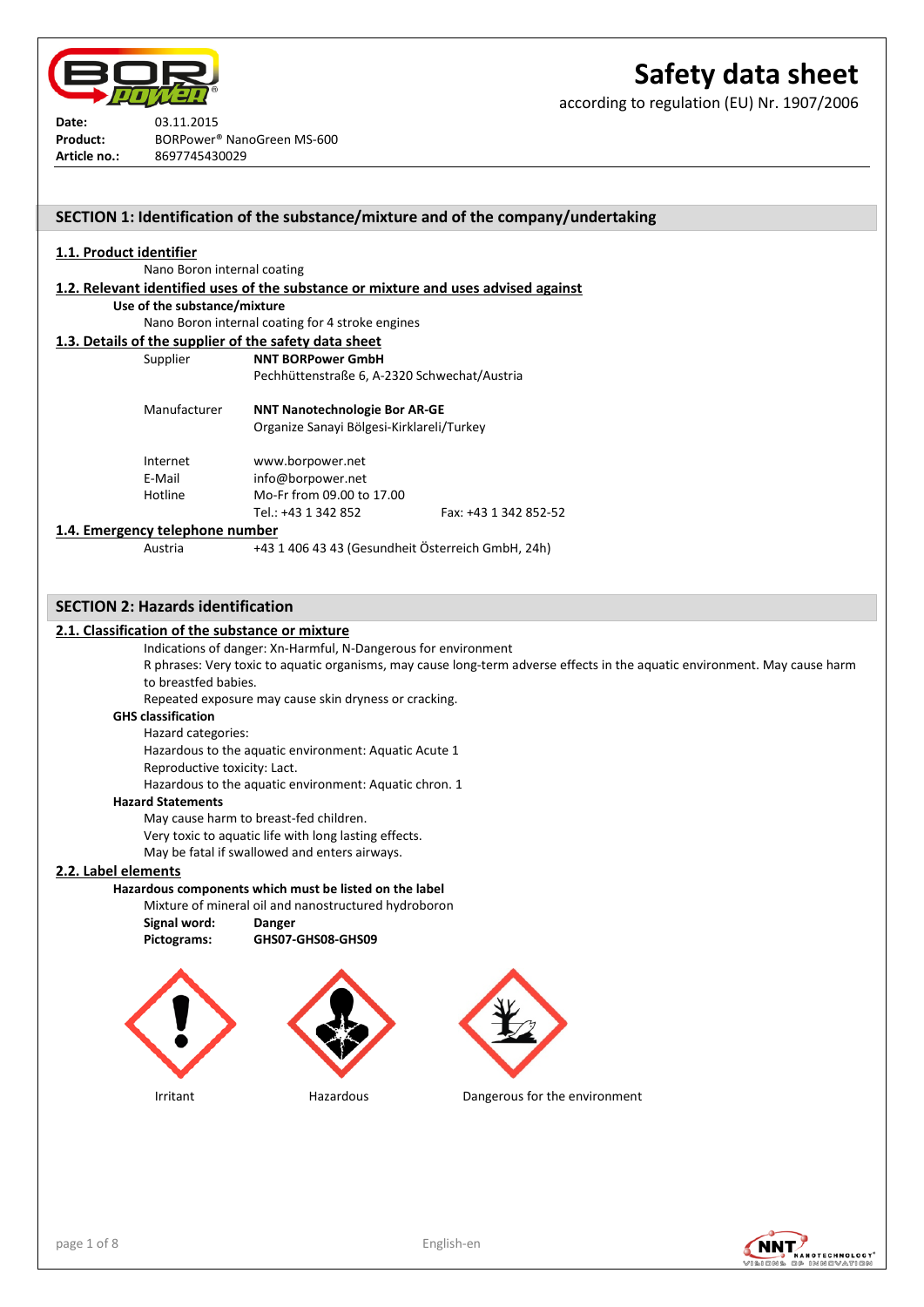

according to regulation (EU) Nr. 1907/2006



**Product:** BORPower® NanoGreen MS-600 **Article no.:** 8697745430029

| <b>Hazard Statements</b>              |                                                                                                       |
|---------------------------------------|-------------------------------------------------------------------------------------------------------|
| H304                                  | May be fatal if swallowed and enters airways.                                                         |
| H410                                  | Very toxic to aquatic life with long-lasting effects.                                                 |
| <b>Precautionary statements</b>       |                                                                                                       |
| P101                                  | If medical advice is needed, have product container or label at hand.                                 |
| P <sub>102</sub>                      | Keep out of reach of children.                                                                        |
| P <sub>263</sub>                      | Avoid contact during pregnancy/while nursing.                                                         |
| P <sub>270</sub>                      | Do no eat, drink or smoke when using this product.                                                    |
| P273                                  | Avoid release to the environment.                                                                     |
|                                       | P305+P351+P338 IF IN EYES: Rinse cautiously with water for several minutes. Remove contact lenses, if |
|                                       | present and easy to do. Continue rinsing.                                                             |
| P313+P337                             | If eye irritation persists: Get medical advice/attention.                                             |
| P501                                  | Do not discharge into drains or the environment, dispose to an authorised waste collection point.     |
| Special labelling of certain mixtures |                                                                                                       |
| EUH066                                | Repeated exposure may cause skin dryness or cracking                                                  |

## **2.3. Other hazards**

No information available.

## **SECTION 3: Composition/information on ingredients**

# **3.1. Substances**

# **Chemical characterization**

Mixture of mineral oil and nanostrucutred hydroboron

#### **3.2. Mixtures**

## **Hazardous components**

| EC-No.     | <b>Chemical name</b>                          | Quantity |
|------------|-----------------------------------------------|----------|
| CAS-No.    | Classification                                |          |
| Index-No.  | <b>GHS-Classification</b>                     |          |
| REACH-No.  |                                               |          |
| 233-136-6  | Nanostructured hydroboron                     | $1 - 5%$ |
| 10043-11-5 | Xi-Irritant, R36, R37                         |          |
|            | Eye Irrit. 2, H304, H315, H319, H332, EUH 066 |          |
| 295-426-9  | <b>Mineral oil</b>                            | 1-30%    |
| 92045-45-9 | Xn-Harmful, R51, R53                          |          |
|            | Aquatic chronic 1, H362, H400, H410           |          |

Full text of R-, H- and EUH-phrases see section 16.

## **SECTION 4: First aid measures**

## **4.1. Description of first aid measures**

#### **After inhalation**

Supply person with fresh air immediately.

Consult physician if respiratory problems persist.

If victim is at risk of losing consciousness, position and transport on their side.

#### **After contact with skin**

Take off immediately all contaminated clothing, including underwear and shoes. After contact with skin, wash immediately with plenty of water and soap.

## **After contact with eyes**

Remove contact lenses.

Immediately flush eyes with plenty of flowing water for 10 to 15 minutes holding eyelids apart. Contact a doctor.

### **After ingestion**

Rinse mouth thoroughly with water. Do not induce vomiting. Consult a doctor.

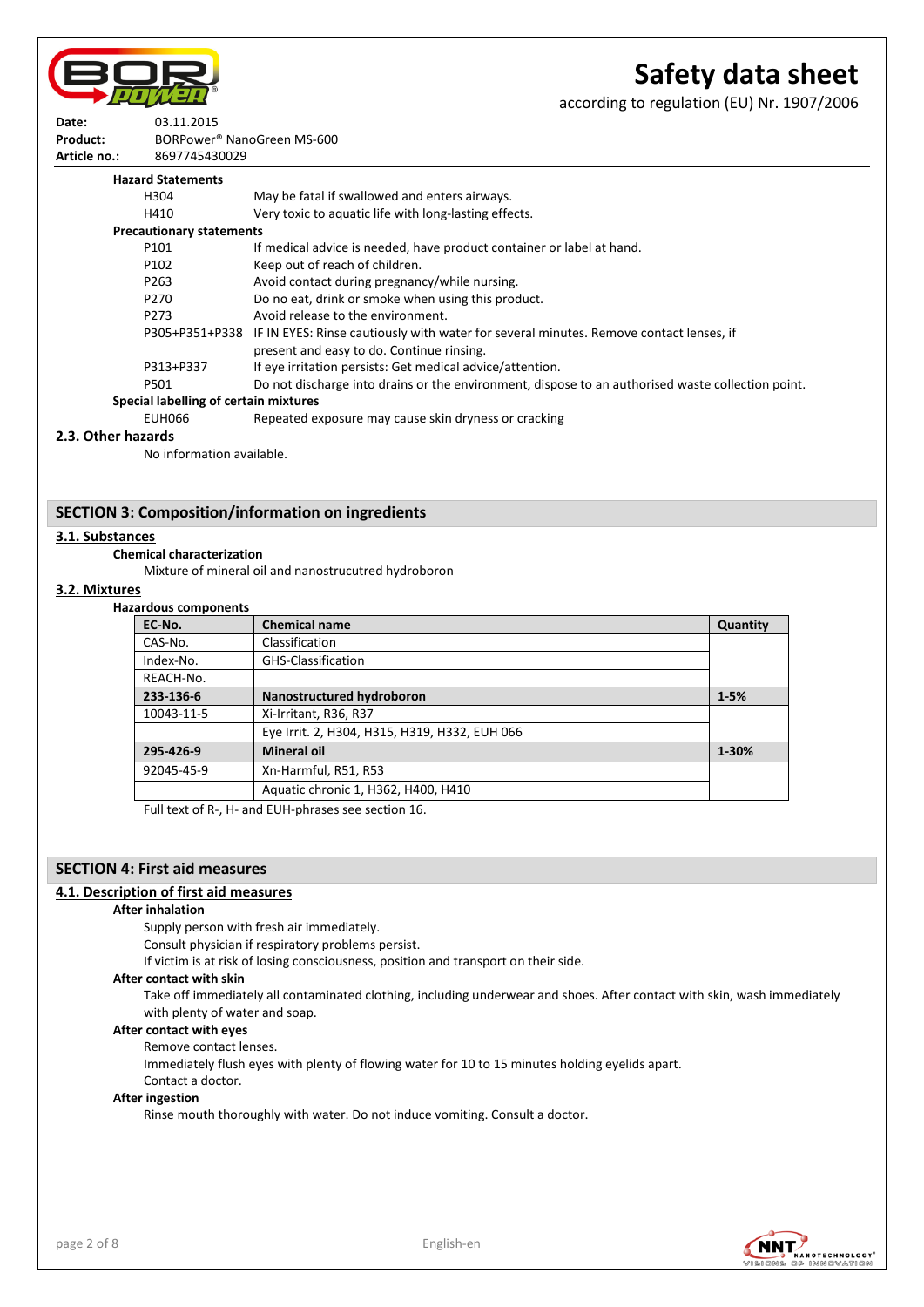according to regulation (EU) Nr. 1907/2006

| Date:        | 03.11.2015                             |
|--------------|----------------------------------------|
| Product:     | BORPower <sup>®</sup> NanoGreen MS-600 |
| Article no.: | 8697745430029                          |

### **4.2. Most important symptoms and effects, both acute and delayed**

Irritation of eyes: Irritant effect possible.

After ingestion: Harmful: May cause lung damage if swallowed.

Harmful: Danger of serious damage to health by prolonged exposure through inhalation.

## **4.3. Indication of any immediate medical attention and special treatment needed**

Warning about danger of aspiration. Contact the poison center.

### **SECTION 5: Firefighting measures**

### **5.1. Extinguishing media**

**Suitable extinguishing media**

Extinguishing powder, sand, carbon dioxide (CO2)

#### **Extinguishing media which must not be used for safety reasons** High power water jet.

## **5.2. Special hazards arising from the substance or mixture**

Formation of decomposition products possible. In case of fire and/or explosion do not breathe fumes.

## **5.3. Advice for firefighters**

In case of fire: Wear self-contained breathing apparatus.

**Additional information**

Cool endangered container in case of fire. Beat down gas/vapours/mist with water spray. Contaminated fire-fighting water must be collected separately.

## **SECTION 6: Accidental release measures**

## **6.1. Personal precautions, protective equipment and emergency procedures**

In case of fire: Wear a self-contained breathing apparatus and chemical resistant suit.

Keep away from sources of ignition and do not smoke. High skid risk because of leaking or spilled product.

## **6.2. Environmental precautions**

Do not empty into drains or the aquatic environment.

In case of gas escape or of entry into waterways, soil or drains, inform the responsible authorities.

#### **6.3. Methods and material for containment and cleaning up**

Absorb with liquid-binding material (e.g. sand, diatomaceous earth, acid-or universal binding agents).

Prevent spread over a wide area (e.g. by containment or oil barriers).

# **6.4. Reference to other sections**

See section 13.

## **SECTION 7: Handling and storage**

## **7.1. Precautions for safe handling**

## **Advice on safe handling**

If handled uncovered, arrangements with local exhaust ventilation have to be used.

Avoid contact with skin and eyes**.**

Maintain adequate ventilation.

Avoid eating , drinking , smoking as well as the storage of food in the workspace.

Follow the advices on the product label and the user manual.

Keep the product container closed if They are not in use or empty.

## **7.2. Conditions for safe storage, including any incompatibilities**

#### **Requirements for storage rooms and vessels**

Store product in the original packaging. Keep container tightly closed. Storage class: TRGS 510: 3

## **7.3. Specific use(s)**

No information available.

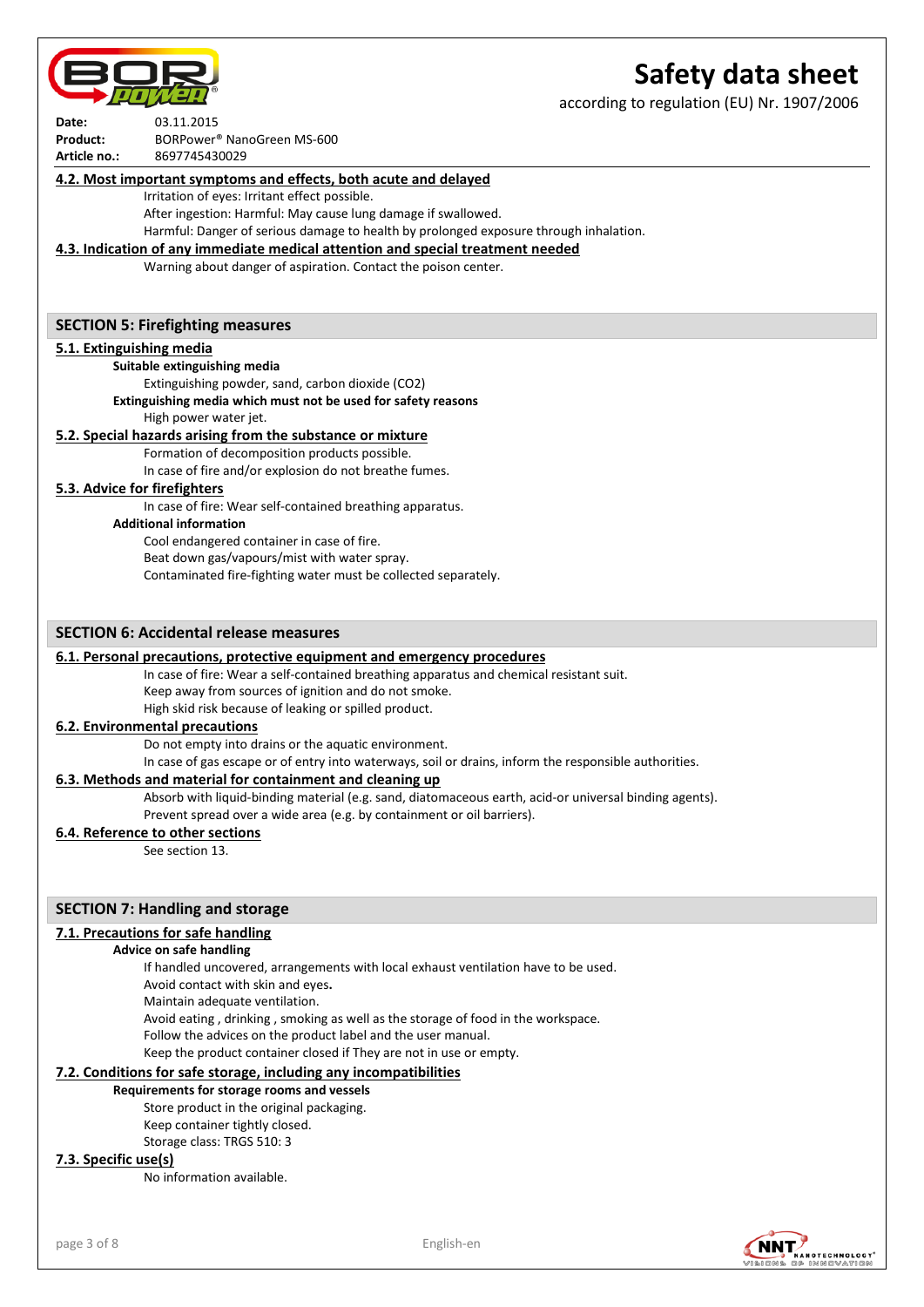

according to regulation (EU) Nr. 1907/2006

**Date:** 03.11.2015 **Product:** BORPower® NanoGreen MS-600 **Article no.:** 8697745430029

## **SECTION 8: Exposure controls/personal protection**

## **8.1. Control parameters**

| Country     | <b>Chemical name</b> | AGW-value                        | <b>BGW-value</b> |
|-------------|----------------------|----------------------------------|------------------|
| Austria     | Mineral oil fog      | 5 mg/m <sup>3</sup> (TLV-ACGIH)  |                  |
| Germany     | Mineral oil fog      | 5 mg/m <sup>3</sup> (TLV-ACGIH)  |                  |
| Country     | <b>Chemical name</b> | <b>MAK-value</b>                 | <b>BAT-value</b> |
| Switzerland | Mineral oil fog      | $0.2 \text{ mg/m}^3$ (TLV-ACGIH) |                  |

#### **8.2. Exposure controls**

## **Protective and hygiene measures**

Take off immediately all contaminated clothing

Avoid contact with skin and eyes.

Keep away from food, drink and animal feeding stuffs.

When using do not eat, drink or smoke.

Wash hands before breaks and after work.

#### **Respiratory protection**

In case of accumulation of fumes/aerosols.

In case of insufficient ventilation, wear suitable respiratory equipment.

#### **Eye/face protection**

Wear tightly sealed safety glasses against possible splashes into the eyes. (EN 166)

#### **Skin protection**

Wear suitable protective clothing according to EN 465.

#### **Hand protection**

Tested protective gloves are to be worn: NBR (Nitrile rubber). FKM (Fluoroelastomer (Viton)). (EN374)

#### **Other information**

See section 6 and 7.

# **SECTION 9: Physical and chemical properties**

## **9.1. Information on basic physical and chemical properties**

| Parameter                 | <b>Typical Value</b>     | <b>Test method</b> |
|---------------------------|--------------------------|--------------------|
| Physical state            | liquid                   | ASTM D97           |
| Color                     | Cream -colored           | <b>ASTM D1500</b>  |
| Odour                     | characteristic           |                    |
| Vapour pressure (at 20°C) | Not determined           |                    |
| pH as is                  | n.a.                     |                    |
| Flash point               | 320° C (C.O.C)           | ASTM D92           |
| Melting point             | Not determined           |                    |
| Boiling point             | 420°C                    |                    |
| Lower explosion limits    | 1 Vol.% (spray)          |                    |
| Upper explosion limits    | 10 Vol.% (spray)         |                    |
| Vapour density            | Not determined           |                    |
| Ignition temperature      | n.a.                     | <b>DIN 51794</b>   |
| Density (at 20°C)         | 02,2 g/cm <sup>3</sup>   | ASTM D6683-01      |
| Water solubility          | insoluble                | <b>ASTM D1401</b>  |
| Thermal resistance        | Max. 1340°C              | ASTM C1045-01      |
| <b>Hardness</b>           | 9-10 Mohs                | Mohs hardness      |
| Chemical reactivity       | Inert                    | <b>ASTM D4636</b>  |
| Vapour oft he mineral oil | $0,88$ g/cm <sup>3</sup> | ASTM D6683-01      |
| Vapour of the product     | $1.1$ g/cm <sup>3</sup>  | ASTM D6683-01      |

#### **9.2. Other information**

No data

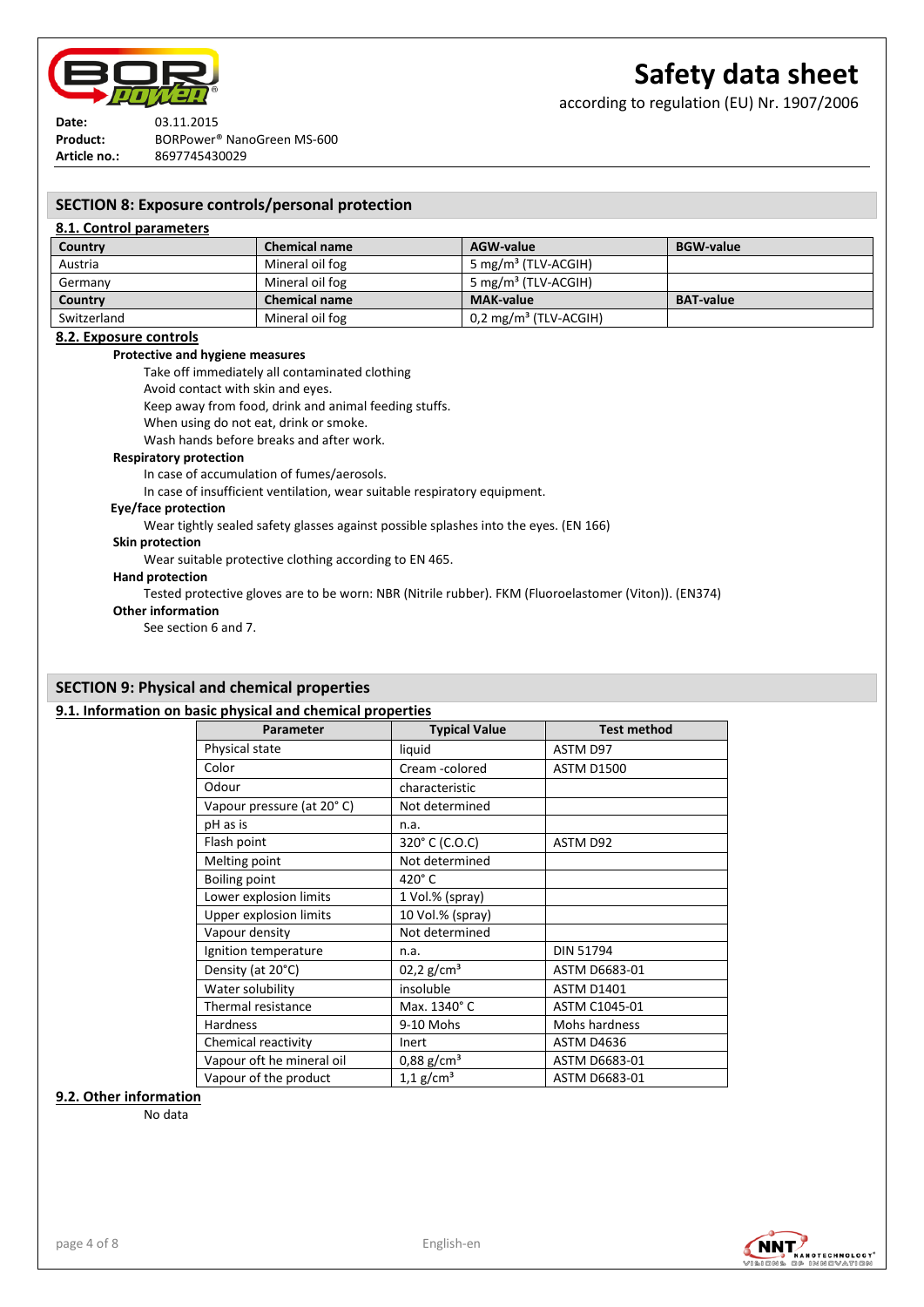

**Date:** 03.11.2015 **Product:** BORPower® NanoGreen MS-600 **Article no.:** 8697745430029

# **Safety data sheet**

according to regulation (EU) Nr. 1907/2006

## **SECTION 10: Stability and reactivity**

## **10.1. Reactivity**

No information available.

## **10.2. Chemical stability**

No decomposition when used as intended.

## **10.3. Possibility of hazardous reactions**

No dangerous reactions are known.

## **10.4. Conditions to avoid**

Only use the material in places where open light, fire and flammable sources can be kept away. No decomposition when used as intended.

## **10.5. Incompatible materials**

**Acute toxicity**

Strong oxidants and other chemicals. See also item 7.

#### **10.6. Hazardous decomposition products**

No hazardous decomposition products are known.

## **SECTION 11: Toxicological information**

## **11.1. Information on toxicological effects**

| <b>Exposure routes</b> | <b>Method</b> | <b>Dose</b>     | <b>Species</b> | Source |
|------------------------|---------------|-----------------|----------------|--------|
| Oral                   | LD50          | >50000 mg/kg    | Rat            |        |
| dermal                 | LD50          | $n.d.a$ (mg/kg) | Rat            |        |
| Inhalative             | LC50          | n.d.a (mg/l/4h) | Rat            |        |
| Eve contact            |               | n.d.a           |                |        |

## **11.2. Delayed impacts and chronic effects**

| <b>Sensitizing effects</b>  | n.d.a                                                                                   |
|-----------------------------|-----------------------------------------------------------------------------------------|
| <b>Carcinogenic effects</b> | No ingredients of the product are listed by OSHA, NTP or IARC as suspected carcinogens. |
| <b>Mutagenic effects</b>    | n.d.a                                                                                   |
| <b>Teratogenic effects</b>  | n.d.a.                                                                                  |
| <b>Narcotic effects</b>     | n.d.a                                                                                   |

# **11.3. Irritation and corrosivity**

After skin contact: Frequently or prolonged contact with skin may cause dermal irritation.

#### **11.4. Sensitising effects**

No danger of sensitization.

## **SECTION 12: Ecological information**

#### **12.1. Toxicity**

| Water hazard class                   | WGK2                            |
|--------------------------------------|---------------------------------|
| Self-classification                  | Yes (according to VwVwS)        |
| Persistency and biodegradability     | Heavily biologically degradable |
| Measures in sewage processing plants | Mechanical is possibly          |
| <b>Aquatic toxicity</b>              | See item 3                      |
| <b>Ecological toxicity</b>           | n.d.a                           |

## **12.2. Persistence and degradability**

No information available.

#### **12.3. Bioaccumulative potential**

No information available.

## **12.4. Mobility in soil**

No information available.

# **12.5. Results of PBT and vPvB assesment**

No information available.

## **12.6. Other adverse effects**

Do not allow to enter into surface water or drains.

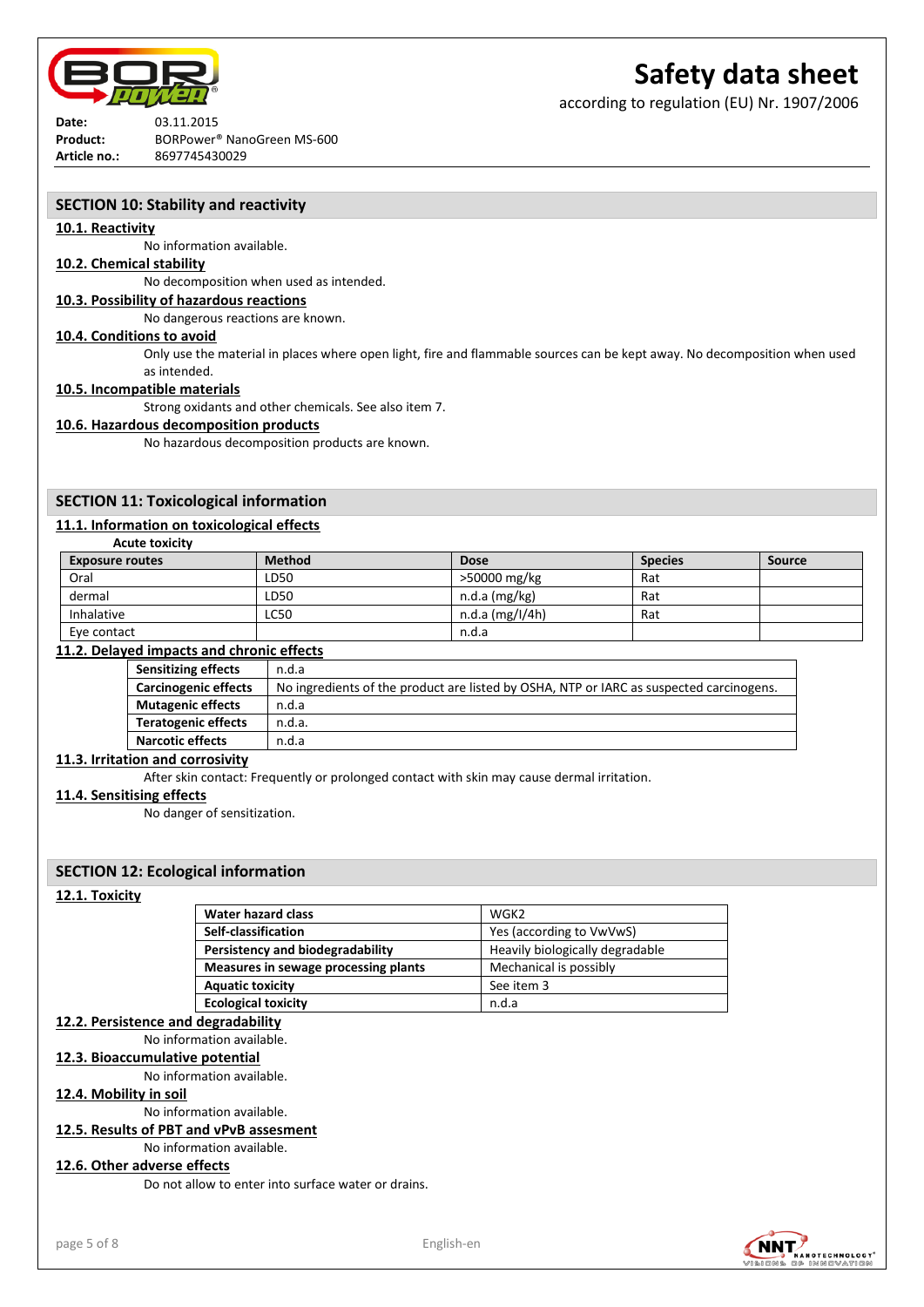

according to regulation (EU) Nr. 1907/2006

**Date:** 03.11.2015 **Product:** BORPower® NanoGreen MS-600 **Article no.:** 8697745430029

**SECTION 13: Disposal considerations**

**13.1. Waste treatment methods Advice on disposal** 

| <b>Contaminated packaging</b><br>Container must be completely emptied. | Arrange about the exact waste code with the local waste disposal expert.                                                       |
|------------------------------------------------------------------------|--------------------------------------------------------------------------------------------------------------------------------|
| Do not allow to enter into surface water or drains.                    |                                                                                                                                |
| <b>SECTION 14: Transport information</b>                               |                                                                                                                                |
| <b>General information</b>                                             |                                                                                                                                |
|                                                                        | This product does not contain toxic chemicals subject to the reporting requirements of section 313 of title III of the SARA of |
| 1986 and the directive 40CFR372.                                       |                                                                                                                                |
| Land transport (ADR/RID)                                               |                                                                                                                                |
| 14.1. UN number                                                        | n.a.                                                                                                                           |
| 14.2. UN proper shipping name                                          | n.a.                                                                                                                           |
| 14.3. Transport hazard class(es)                                       | n.a.                                                                                                                           |
| 14.4. Packing group                                                    | n.a.                                                                                                                           |
| Hazard label                                                           | n.a.                                                                                                                           |
| <b>Classification code</b>                                             | n.a.                                                                                                                           |
| <b>Special Provisions</b>                                              | n.a.                                                                                                                           |
| Limited quantity<br>Transport category                                 | n.a.<br>n.a.                                                                                                                   |
| Hazard No.                                                             | n.a.                                                                                                                           |
| Tunnel restriction code                                                | n.a.                                                                                                                           |
|                                                                        | No hazardous product according to these transportation regulations                                                             |
| Inland waterways transport (ADN)                                       |                                                                                                                                |
|                                                                        | No hazardous product according to these transportation regulations                                                             |
| <b>Marine transport (IMDG)</b>                                         |                                                                                                                                |
|                                                                        | No hazardous product according to these transportation regulations                                                             |
| Air transport (ICAO)                                                   |                                                                                                                                |
|                                                                        | No hazardous product according to these transportation regulations                                                             |
| 14.5. Environmental hazards                                            |                                                                                                                                |
| Dangerous for the environment: Yes                                     |                                                                                                                                |
|                                                                        |                                                                                                                                |
|                                                                        |                                                                                                                                |
|                                                                        |                                                                                                                                |
|                                                                        |                                                                                                                                |
|                                                                        |                                                                                                                                |
|                                                                        |                                                                                                                                |
| 14.6. Special precautions for user                                     |                                                                                                                                |
| No information available.                                              |                                                                                                                                |
|                                                                        | 14.7. Transport in bulk according to Annex II of MARPOL73/78 and the IBC Code                                                  |
| No information available.                                              |                                                                                                                                |
|                                                                        |                                                                                                                                |
| <b>SECTION 15: Regulatory information</b>                              |                                                                                                                                |
|                                                                        | 15.1. Safety, health and environmental regulations/legislation specific for the substance or mixture                           |
| <b>EU regulatory information</b>                                       |                                                                                                                                |
| Contains: 1-30% mineral oil and 1-5% of nano hydroboron                |                                                                                                                                |
| National regulatory information                                        |                                                                                                                                |
| Water contaminating class (D): 2-water contaminating                   |                                                                                                                                |
| 15.2. Chemical safety assessment                                       |                                                                                                                                |
|                                                                        | Chamical safety assessments for substances in this mixture were not carried out                                                |

Chemical safety assessments for substances in this mixture were not carried out.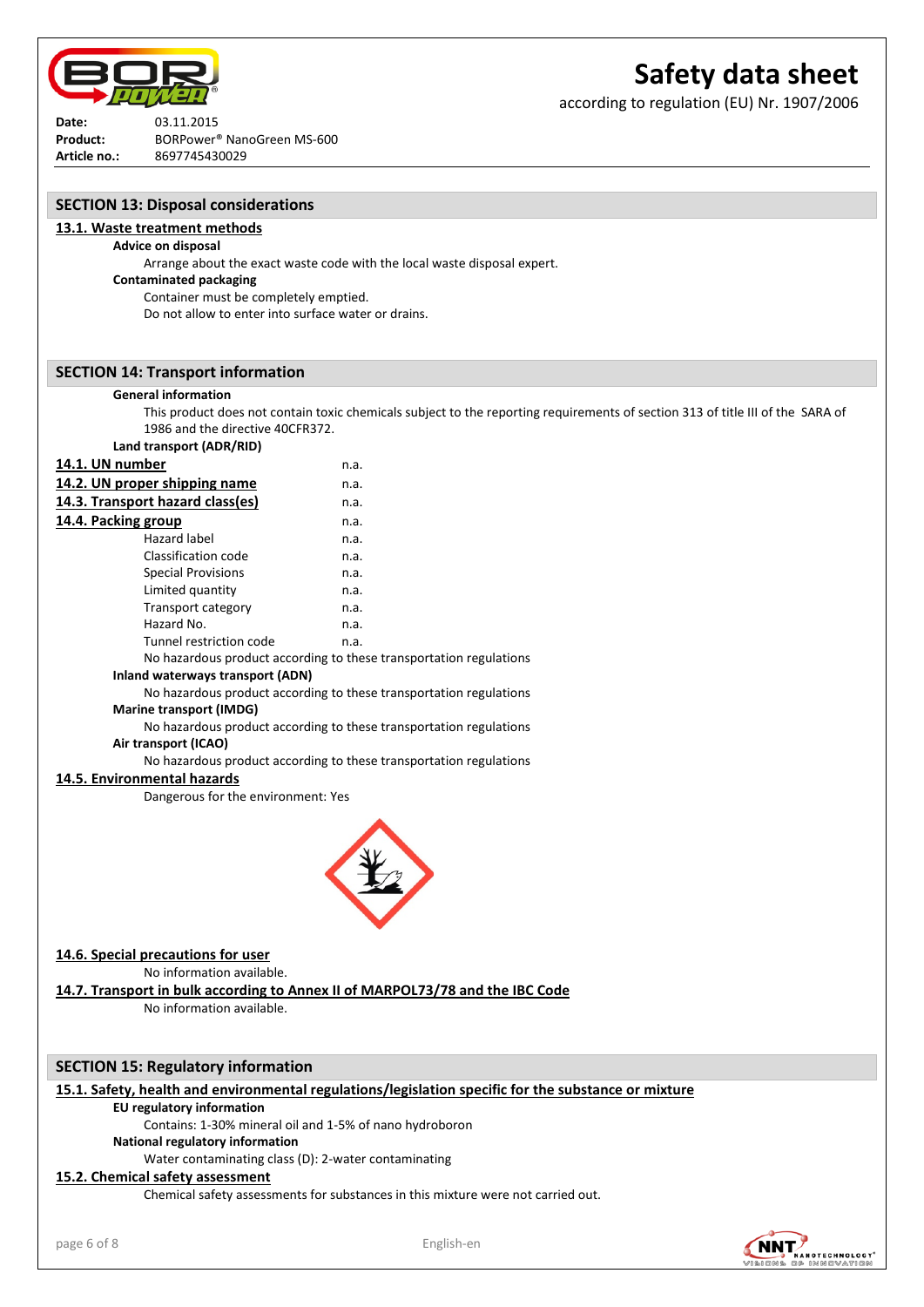

according to regulation (EU) Nr. 1907/2006

**Date:** 03.11.2015 Product: BORPower<sup>®</sup> NanoGreen MS-600 **Article no.:** 8697745430029

| <b>SECTION 16: Other information</b> |                                                        |
|--------------------------------------|--------------------------------------------------------|
|                                      | Full text of R phrases (Number and full text)          |
| R20                                  | Harmful by inhalation.                                 |
| R22                                  | Harmful if swallowed.                                  |
| R36/R37/R38                          | Irritating to eyes, respiratory system and skin.       |
| R51                                  | Can yield long-term hazardous effects in water.        |
| <b>R53</b>                           | Poisonous for water organisms.                         |
| R65                                  | Harmful: May cause lung damage if swallowed.           |
| R66                                  | Repeated exposure may cause skin dryness or cracking.  |
|                                      | Full text of H- and EUH-phrases (Number and full text) |
| H304                                 | May be fatal if swallowed and enters airways.          |
| H315                                 | Causes skin irritation.                                |
| H317                                 | May cause an allergic skin reaction.                   |
| H319                                 | Causes serious eye irritation.                         |
| H332                                 | Harmful if inhaled.                                    |
| H362                                 | May cause harm to breast-fed children.                 |
| H400                                 | Very toxic to aquatic life.                            |
| H410                                 | Very toxic to aquatic life with long lasting effects.  |
| H411                                 | Toxic to aquatic life with long lasting effects.       |
| <b>EUH066</b>                        | Repeated exposure may cause skin dryness or cracking.  |
| <b>Further Information</b>           |                                                        |

#### **Further Information**

The information is based on present level of our knowledge. It does not, however, give assurances of product properties and establishes no contract legal rights.

The receiver of our product is singulary responsible for adhering to existing laws and regulations.

## **Legends**

| <b>ACGIH</b>    | American Conference of Gouvernement and Industrial Hygienists                                             |
|-----------------|-----------------------------------------------------------------------------------------------------------|
| <b>ADR</b>      | Accord europeen relatif au Transport international des marchandises Dangereuses par Route (Europäisches   |
|                 | Übereinkommen über die internationale Beförderung gefährlicher Güter auf der Straße)                      |
| <b>AGW</b>      | Arbeitsplatzgrenzwert                                                                                     |
| ARW             | Arbeitsplatzrichtwert                                                                                     |
| Alkoholbest     | Alkoholbeständig                                                                                          |
| Anm.            | Anmerkung                                                                                                 |
| allg.           | allgemein                                                                                                 |
| AOEL            | Acceptable Operator Expo Sure Level                                                                       |
| ATE             | Acute Toxicity Estimate (Schätzwert Akuter Toxizität gemäß der Verordnung (EG) Nr. 1272/2008 (CLP))       |
| <b>BG</b>       | Berufsgenossenschaft                                                                                      |
| <b>BGV</b>      | Berufsgenossenschaftliche Vorschrift                                                                      |
| <b>BGW</b>      | Biologischer Grenzwert (TRGS 903, BRD)                                                                    |
| BGW/VLB         | Biologisch grenswaarde/Valerur limite bioloique (Belgien)                                                 |
| BGW/VGÜ         | Biologischer Grenzwert, Verordnung des Bundesministers für Arbeit und Soziales über die Gesundheits-      |
|                 | überwachung am Arbeitsplatz (Österreich)                                                                  |
| <b>BOD</b>      | Biochemical oxygen demend (biochemischer Sauerstoffbedarf-BSB)                                            |
| <b>BSEF</b>     | Bromine Science and Environmental Forum                                                                   |
| Bw              | Body weight (Körpergewicht)                                                                               |
| bzw.            | beziehungsweise                                                                                           |
| ca.             | circa/zirka                                                                                               |
| CAS             | <b>Chemical Abstract Services</b>                                                                         |
| <b>CLP</b>      | Classification, Lebelling and Packaging (Verordnung (EG) Nr. 1272/2008 über die Einstufung, Kennzeichnung |
|                 | und Verpackung von Stoffen und Gemischen)                                                                 |
| GefStoffV       | Gefahrstoffverordnung                                                                                     |
| <b>HMIS</b>     | Hazardous Material Identification System                                                                  |
| <b>IARC</b>     | International Agency for Research on Cancer                                                               |
| <b>JArbSchG</b> | Jugendarbeitsschutzgesetz                                                                                 |
| LC              | Lethal concentration                                                                                      |
| LD              | Lethal dosage                                                                                             |
| <b>MAK</b>      | Maximal workspace concentration                                                                           |